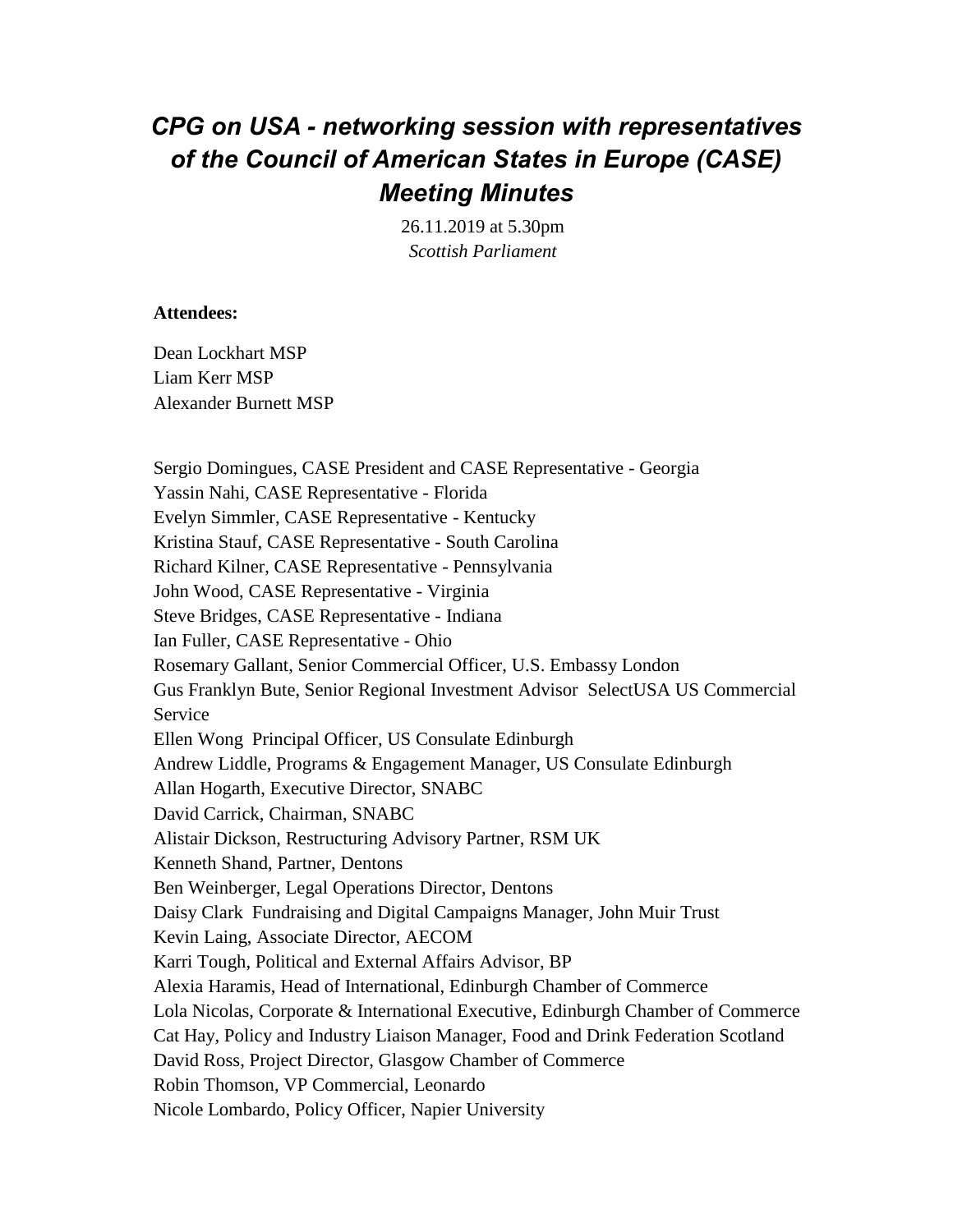Olivia McLaren, Principal, Attorney and Board member, Olivia McLaren, Ltd. And American-Scottish Foundation, Inc. Kevin Havelock, Regional Director, Commercial Banking, RBS Max Scharbert, Managing Partner, Rooney Nimmo Alan Salonika, International Relations Manager, Royal Society of Edinburgh Adam Bowie, Head of Trade Americas, Scotch Whisky Association Russell Dalgleish, Founder and Managing Partner, Scottish Business Network Stuart Hamilton, Business Development Specialist, Scottish Chambers of Commerce Marc Strathie, Policy Analyst, Scottish Council for Development & Industry Luke Skipper, Associate Director, Public affairs team, Weber Shandwick Jo Graham, Managing Director, Whisky Ambassador Kay Daisley, Business Development Manager, Entrepreneurial Scotland Frank Cogliano, Professor of American History, University of Edinburgh Richard Pike, Managing Associate, Womble Bond Dickinson (UK) LLP Abby Thatcher Lesley-Anne Campbell Thomas Heald Julia McIntyre

### **I. Welcome note by Dean Lockhart, MSP**

Dean Lockhart thanked the audience and opened the networking session and mentioned the origin of the Cross Party Group on the United States. The CPG on USA was created in 2019 and the second session held in October. The CPG on USA aims to promote and enhance the economic, educational and cultural relationships between the United States and the United Kingdom, and particularly with Scotland. DL reiterated the importance of the trade links between the two countries: the United States are the  $2<sup>nd</sup>$  largest provider of foreign direct investments in Scotland and Scotland is the  $2<sup>nd</sup>$  trade partner of the United States.

### **II. Thank you remarks by Ellen Wong, U.S. Consulate in Edinburgh**

Ellen Wong, US Consulate in Edinburgh, said thank you and welcome. EW reiterated the importance of the trading links between the two nations and emphasized the importance of a strong partnership between different organizations and universities to keep the relationships vibrant.

### **III. Sérgio Domingues, CASE President's speech**

Sérgio Domingues, C.A.S.E. President and Representative of the State of Georgia introduced the Council of American States in Europe, which was founded in 1971. The aim of the CASE is to promote the United States as a destination for foreign companies